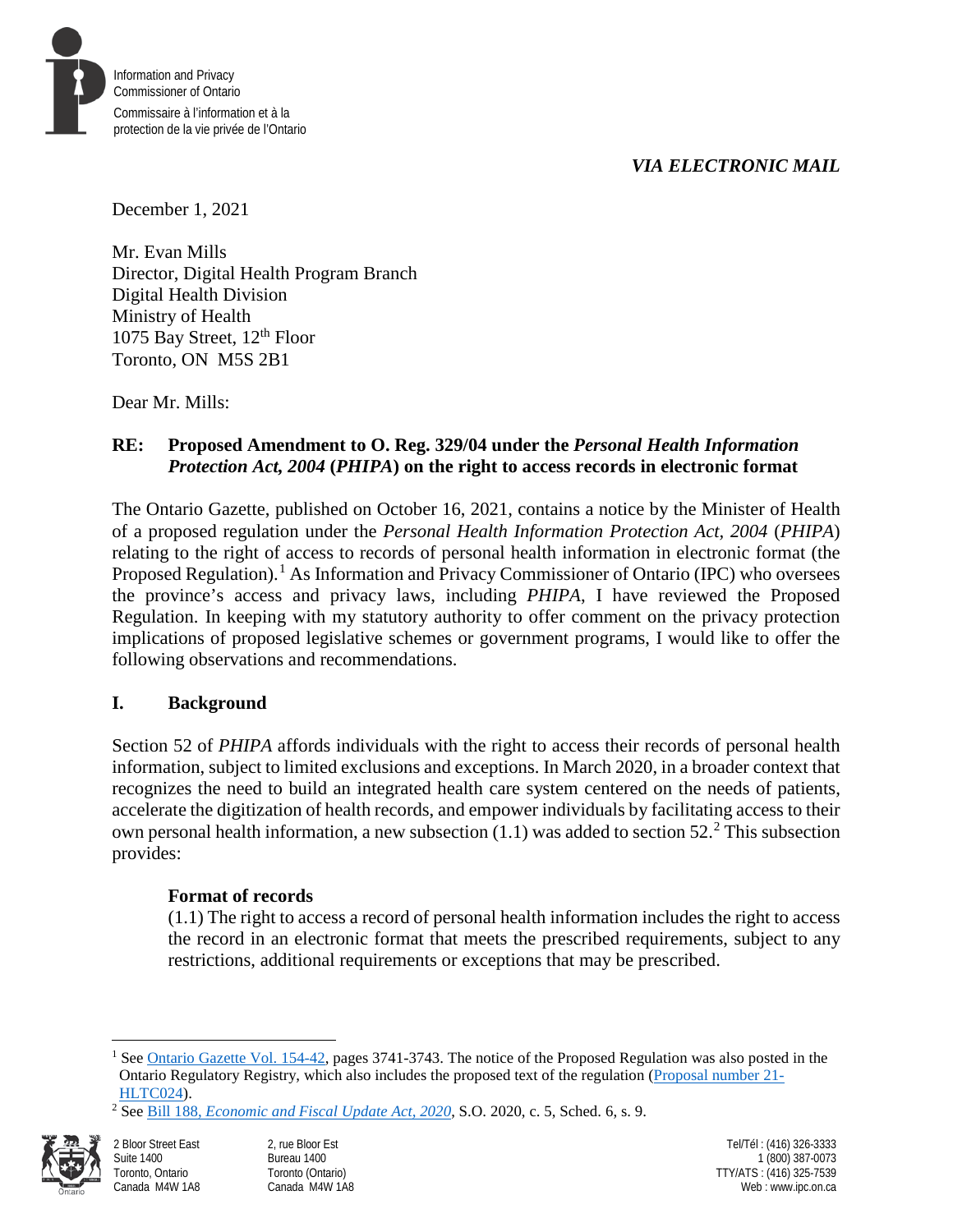The Proposed Regulation provides:

18.0.1 (1) For the purposes of subsection 52 (1.1) of the Act, the right of an individual to access a record of personal health information about the individual that is in the custody or under the control of a health information custodian includes the right to have the health information custodian provide the record to the individual in a PDF file.

(2) A health information custodian is exempt from the requirement described in subsection (1) to provide a record in a PDF file if doing so would result in undue hardship to the health information custodian, having regard to the nature of the health information custodian's records, the capacity of the health information custodian to utilize technology and the financial costs of complying with the requirement.

#### **II. General comments**

In our respectful view, the Proposed Regulation will soon become outdated, is attempting to solve a problem that may not exist, and risks reversing -- rather than enhancing -- Ontarians' digital privacy and access rights.

### **Subsection 18.0.1 (1) of the Proposed Regulation**

The practice of providing records in electronic format in response to requests for access under *PHIPA* is not new. *PHIPA* defines "record" to mean "a record of information in any form or in any medium, whether in written, printed, photographic or electronic form or otherwise."[3](#page-1-0)

There is already a mechanism in *PHIPA* for addressing the time and expense to a health information custodian (custodian) of responding to an access request. Subsections 54 (10) and (11) of *PHIPA* state:

#### **Fee for access**

(10) A health information custodian that makes a record of personal health information or a part of it available to an individual under this Part or provides a copy of it to an individual under clause (1) (a) may charge the individual a fee for that purpose if the custodian first gives the individual an estimate of the fee.

#### **Amount of fee**

(11) The amount of the fee shall not exceed the prescribed amount or the amount of reasonable cost recovery, if no amount is prescribed.

Fifteen years ago, the Ministry of Health and Long-Term Care acknowledged that custodians could provide electronic records in response to access requests when it proposed a regulation setting out a fee scheme for access (the "2006 Framework").<sup>[4](#page-1-1)</sup> The 2006 Framework refers to actions such as "[p]reparation of the record for photocopying, printing or *electronic* transmission" [emphasis

<span id="page-1-0"></span> $\overline{a}$ <sup>3</sup> See *PHIPA* section 2, which goes on to state that "record" does not include a computer program or other mechanism that can produce a record.

<span id="page-1-1"></span><sup>4</sup> Se[e Ontario Gazette Vol 139-10,](https://files.ontario.ca/books/139-10.pdf) pages 374-381. The 2006 Framework was not adopted as a regulation.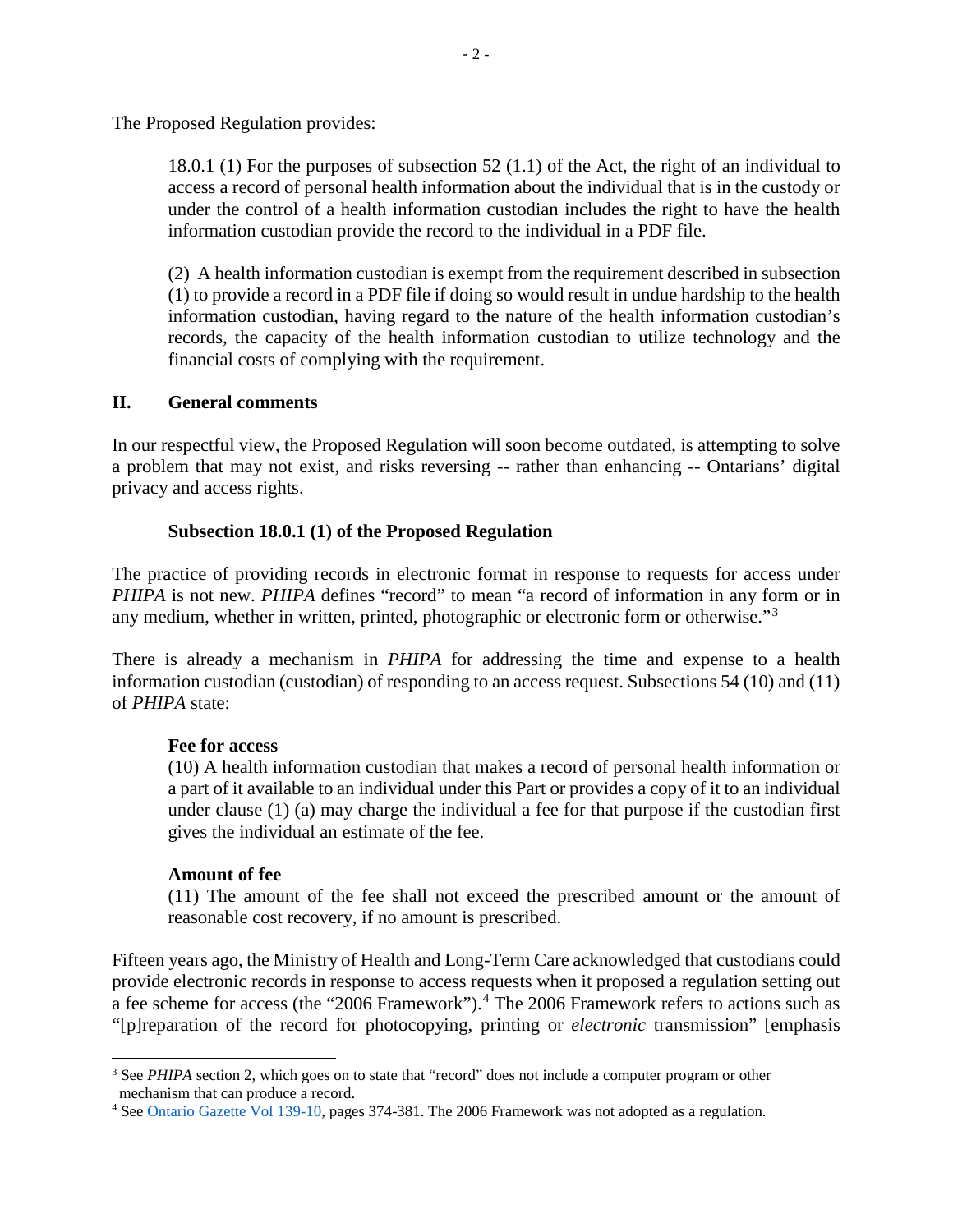added] and "electronically transmitting a copy of the electronic record instead of printing a copy of the record and shipping or faxing the printed copy." The 2006 Framework proposed a fee schedule with a maximum base fee of \$30 that could be charged to an individual for providing access to personal health information records, and provided for additional fees in specific circumstances. For example, when "making and providing a floppy disk or a compact disk containing a copy of a record stored in electronic form", an additional \$10 could be charged to recover the fees of purchasing the portable storage device.

Although the 2006 Framework was never adopted into regulation, the IPC adopted and developed the fee framework as a way of recognizing the vital interest that individuals have in their health records, while also allowing custodians to recover some of the costs associated with providing access.[5](#page-2-0) There have been a number of *PHIPA* Decisions issued by the IPC assessing the concept of "reasonable cost recovery" in instances where custodians were requested to provide records to individuals in electronic format, including by scanning documents into PDF and making them available to the individual on a portable storage device such as CDs or USB flash drives.<sup>[6](#page-2-1)</sup>

By specifying that an individual's right to access their personal health information records in electronic format includes the right to obtain the records in PDF upon request, the Proposed Regulation does little more than make explicit a limited baseline requirement that is already reflected in jurisprudence*.* 

More relevant, we believe, would be to go further than PDF and specify through regulation a number of alternative electronic formats that allow individuals to take control over their personal health information records so as to transfer them to other health providers or port them on to other communication media, patient portals or health apps of their choosing. For example, in addition to PDFs, other modern means of digitization that may qualify as prescribed electronic formats include:

- text file formats which may include plaintext data structured in such a way to allow interpretation and display by other software programs or apps; and
- formats such as JPG or MPG or DICOM (Digital Imaging and Communications in Medicine) that capture medical scans, digital images or videos.

Alternatively, the prescribed requirements specifying which electronic formats would qualify under the right to access one's personal health information records under *PHIPA* might better speak to principles or general characteristics of accessibility, rather than specific file formats that are likely to become outdated by rapidly-evolving technologies. For example, in certain circumstances the European Union's General Data Protection Regulation requires controllers to make data available in a structured, commonly used, machine-readable and interoperable format that allows the individual to transfer the data to another controller.<sup>[7](#page-2-2)</sup>

 $\overline{a}$ <sup>5</sup> See Orders [HO-009,](https://decisions.ipc.on.ca/ipc-cipvp/phipa/en/item/135119/index.do) [HO-014](https://decisions.ipc.on.ca/ipc-cipvp/phipa/en/item/134659/index.do) and *PHIPA* [Decision 17.](https://decisions.ipc.on.ca/ipc-cipvp/phipa/en/item/134860/index.do) See also *PHIPA* Decision[s 137,](https://decisions.ipc.on.ca/ipc-cipvp/phipa/en/item/491173/index.do) [142,](https://decisions.ipc.on.ca/ipc-cipvp/phipa/en/item/494292/index.do) an[d 143.](https://decisions.ipc.on.ca/ipc-cipvp/phipa/en/item/495614/index.do)

<span id="page-2-1"></span><span id="page-2-0"></span><sup>6</sup> See, e.g., *PHIPA* Decisions [111](https://decisions.ipc.on.ca/ipc-cipvp/phipa/en/item/462435/index.do) and [143.](https://decisions.ipc.on.ca/ipc-cipvp/phipa/en/item/495614/index.do)

<span id="page-2-2"></span><sup>&</sup>lt;sup>7</sup> See EU General Data Protection Regulation, [Article 20](https://gdpr-info.eu/art-20-gdpr/) (Right to data portability), paragraph 1: "The data subject shall have the right to receive the personal data concerning him or her, which he or she has provided to a controller, in a structured, commonly used and machine-readable format and have the right to transmit those data to another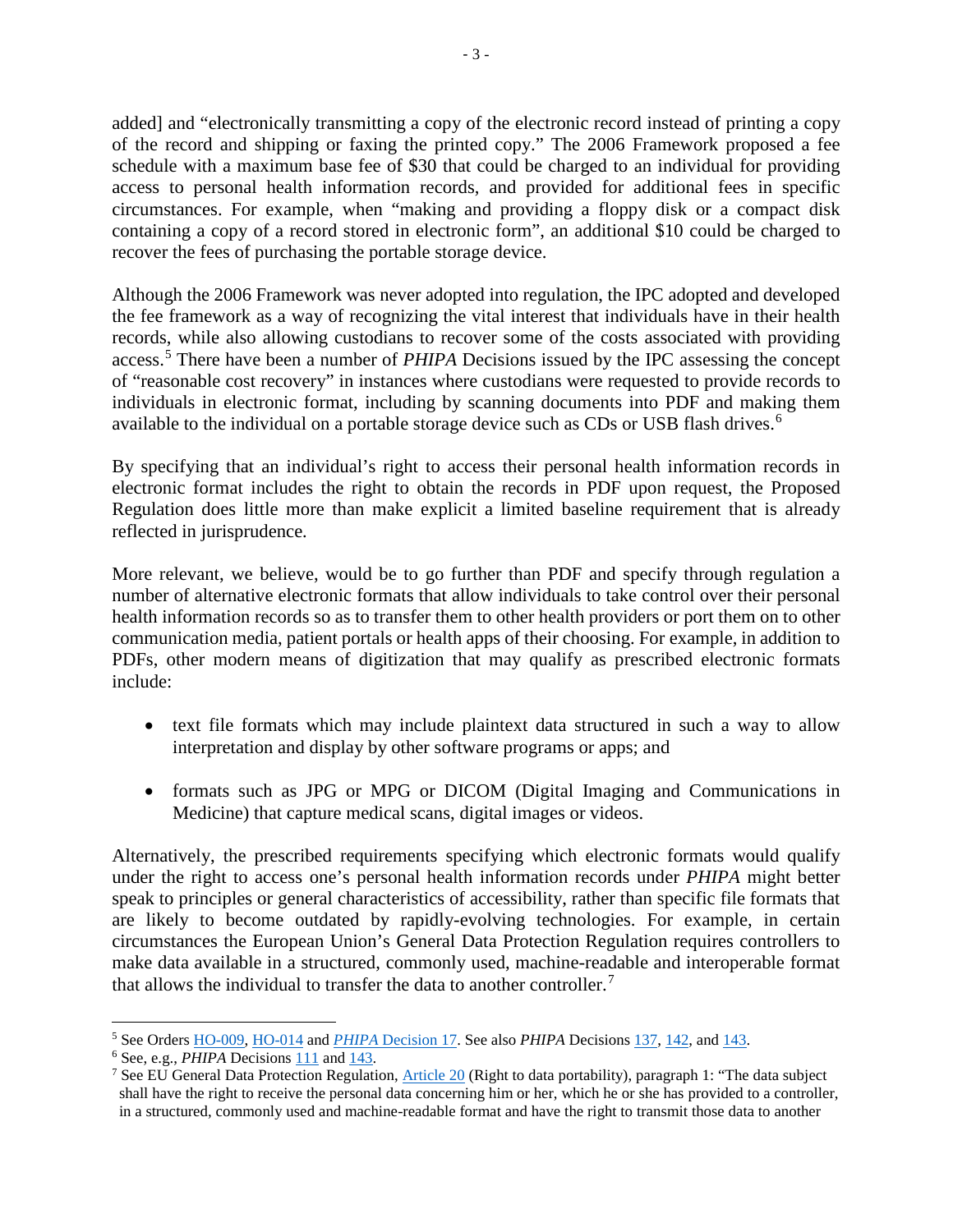Such a principled approach would be, in our view, a much more effective way of advancing the legislative intent of facilitating access to one's personal health information records in electronic format in a modern digital context that is invariably moving towards the permanent delivery of virtual health services, even post-pandemic.

### **Subsection 18.0.1 (2) of the Proposed Regulation**

In our view, the second subsection of the Proposed Regulation is attempting to solve a problem that may not exist. The suggestion that providing a record in a PDF file could result in undue hardship to a custodian in this day and age seems unlikely. Providing a record in PDF is not generally any more expensive or technologically more difficult than photocopying the records, and may in fact be less expensive than printing on paper. Even where records are retained in paper format, most modern day photocopy machines used by large and small custodians have scanning functions built right into the machine, allowing the owner to create PDF files.

Moreover, portable devices on which to store the PDF records are very reasonably priced or have been replaced by more expedient methods of document transmission or electronic communications such as encrypted email or patient portals.

Given that PDF is a very low-tech solution for providing records in electronic format, all custodians should realistically have the technological capacity to be able to produce PDF files if the individual requests access to records in that format. Creating a PDF is simple and does not require sophisticated technology or a high level of technological expertise on the part of the custodian or its agents. We would expect that all custodians would have the technological capacity to comply with this minimal requirement.

In our respectful view, subsection 18.0.1(2) of the Proposed Regulation, if adopted, would be a significant step backwards for individuals' digital access and privacy rights in Ontario. It might also inadvertently create a new problem by undermining the government's larger ambition of becoming a world-leading digital jurisdiction. If custodians are provided the option of claiming undue hardship when asked to provide personal health information records in PDF, as proposed in subsection 18.0.1(2), individuals will revert to requesting the same records in paper format instead which will be even more expensive for both individuals and custodians, and in the case of voluminous paper records, will quickly become very unwieldy and much less practical. This result seems directly opposed to the apparent intention of subsection 52(1.1) of *PHIPA*, which is to enhance the ability of individuals to access their records of personal health information in electronic format, and further the government's objectives of moving towards an integrated system of patient-centred care where individuals can feel more empowered as they journey through the health system and become more active and informed participants in their own care.

 $\overline{a}$ controller without hindrance from the controller to which the personal data have been provided, where: …". The UK Information Commissioner's Office provides clarifying advice and commentary on what "structured", "commonly used", and "machine-readable" mean when providing personal data (see [https://ico.org.uk/for](https://ico.org.uk/for-organisations/guide-to-data-protection/guide-to-the-general-data-protection-regulation-gdpr/individual-rights/right-to-data-portability/#ib10)[organisations/guide-to-data-protection/guide-to-the-general-data-protection-regulation-gdpr/individual-rights/right](https://ico.org.uk/for-organisations/guide-to-data-protection/guide-to-the-general-data-protection-regulation-gdpr/individual-rights/right-to-data-portability/#ib10)[to-data-portability/#ib10\)](https://ico.org.uk/for-organisations/guide-to-data-protection/guide-to-the-general-data-protection-regulation-gdpr/individual-rights/right-to-data-portability/#ib10).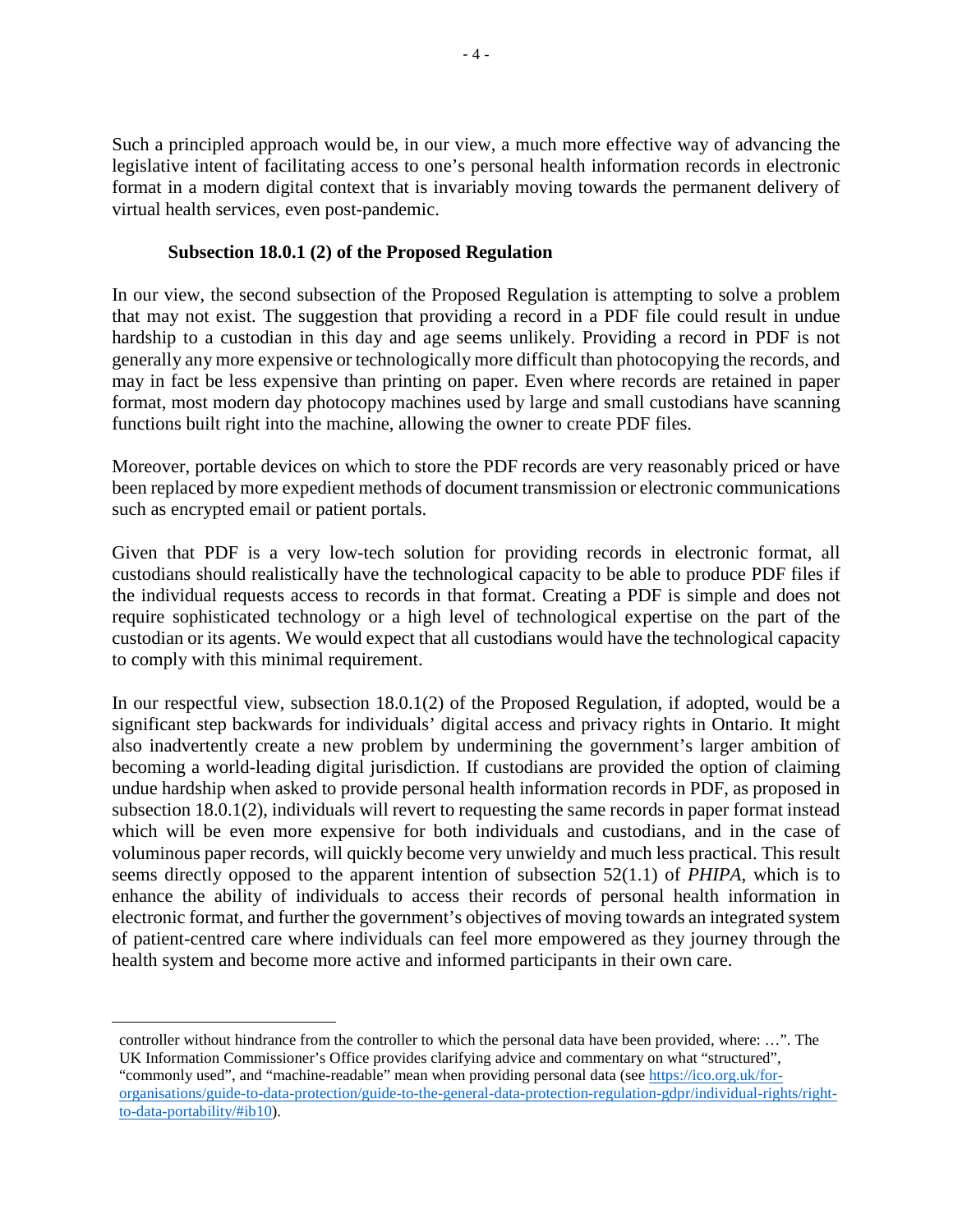#### **III. Recommendations**

In light of the above observations, we would recommend that subsection 18.0.1(1) be expanded to include a range of other modern electronic formats in which personal health information must be provided beyond PDF records, or better still, be amended to refer to principles or characteristics of accessibility.

We would also strongly recommend deleting subsection (2) of the Proposed Regulation altogether for the reasons described above. While subsection (1) of the Proposed Regulation is a small step forward, subsection (2) would be a larger step back.

If the government intends to proceed with the policy direction of having PDF be the only format specified in the Proposed Regulation, we have included an Appendix setting out our recommended changes (indicated by an underline for new text and a strikethrough for deleted text).

# **IV. Conclusion**

In closing, we would like to note that the amendment to section 52 creating subsection  $(1.1)$  was only one of several important amendments made in recent years to modernize *PHIPA*. [8](#page-4-0) Some of the new provisions of *PHIPA* (for example, those concerning administrative penalties, electronic audit logs, and consumer electronic service providers) are unproclaimed and/or still awaiting regulations before they can become operational. We urge the government to prioritize these other legislative and regulatory amendments and deliver on the will of the legislature to enhance protections of personal health information in an increasingly digitized health care system. In that regard, the Proposed Regulation should be viewed as a first step, with many other steps more urgently required to fully realize the promise of digital health for the benefit of Ontarians.

We appreciate the opportunity to make this submission. Please let us know if you have any questions.

In the interest of transparency to the people of Ontario, we will be making this submission available on our website.

Sincerely,

Patricia Kosseim Commissioner

<span id="page-4-0"></span> $\overline{a}$ <sup>8</sup> See the IPC's *[Digital Health under PHIPA: Selected Overview](https://www.ipc.on.ca/wp-content/uploads/2021/05/digital-health-under-phipa.pdf)*.